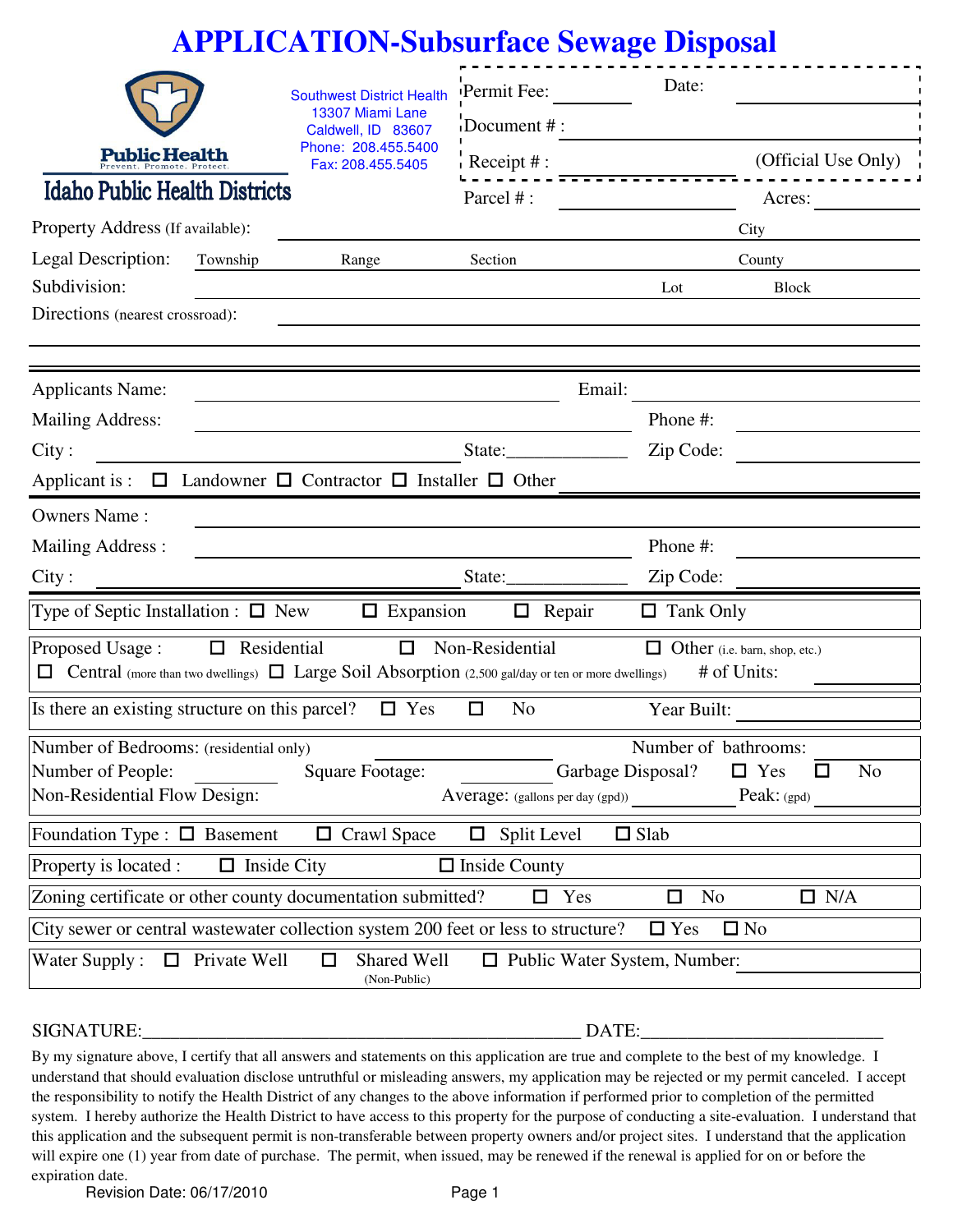

Please draw an aerial view of the property showing the outline of buildings, property lines, well location(s), water lines, location of septic tank and drainfields, location of drainfield replacement area, ditches and streams, easements and right of ways, driveway and parking area, cut banks, and location of street or road. Indicate dimensions and separation distances of each from septic tank and drainfield.

| I ANTIC TICOLUI DISTICIO | <b>PLOT PLAN</b>                                                                                          | $SCALE: 1" = \underline{\qquad \qquad}$ |
|--------------------------|-----------------------------------------------------------------------------------------------------------|-----------------------------------------|
|                          |                                                                                                           |                                         |
|                          |                                                                                                           |                                         |
|                          |                                                                                                           |                                         |
|                          |                                                                                                           |                                         |
|                          |                                                                                                           |                                         |
|                          |                                                                                                           |                                         |
|                          | Southwest District Health, 13307 Miami Lane, Caldwell, ID 83607<br>Phone: 208.455.5400, Fax: 208.455.5405 |                                         |

## SIGNATURE:\_\_\_\_\_\_\_\_\_\_\_\_\_\_\_\_\_\_\_\_\_\_\_\_\_\_\_\_\_\_\_\_\_\_\_\_\_\_\_\_\_\_ DATE:\_\_\_\_\_\_\_\_\_\_\_\_\_\_

By my signature above, I certify that all answers and statements on this application are true and complete to the best of my knowledge. I understand that should evaluation disclose untruthful or misleading answers, my application may be rejected or my permit canceled. I understand that any deviation from the plans, conditions, and specifications, is prohibited unless it is approved in advance by the Director or his designee. I hereby authorize the Health District to have access to this property for the purpose of conducting a site-evaluation.

| (Official Use Only)                |  |
|------------------------------------|--|
| Plot Plan Approval Date: EHS Name: |  |
|                                    |  |